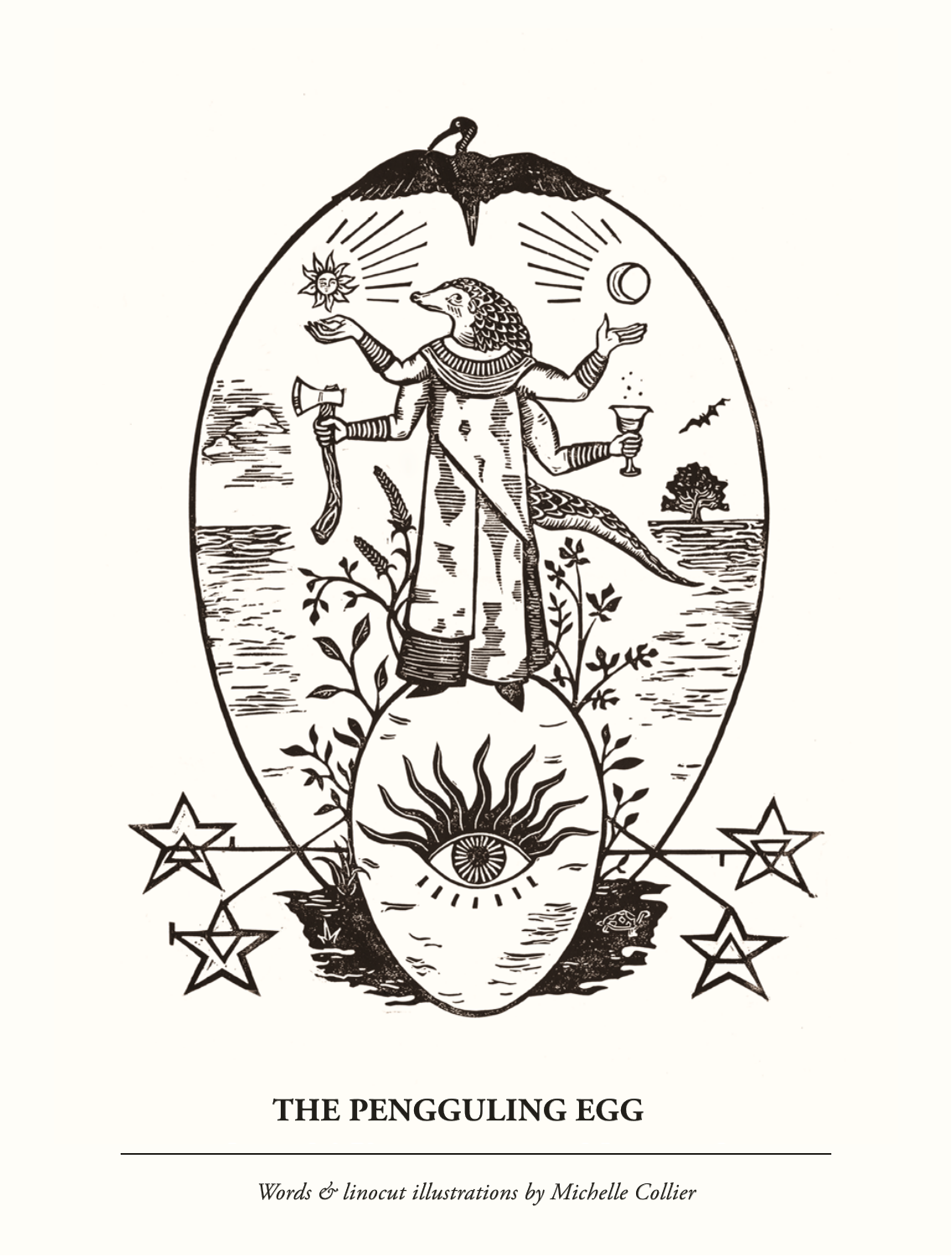

At deepest dusk, and I mid-sleep, three shadows creep cross umber earth Nocturnal beasts together meet at centre of the forest deep to herald in primeval birth.

The first, a gem-faced musky thing, sups nectar from a flower's crown The second, nose like leaf and winged, swoops low towards a scaly friend the third—and plucks grubs from the ground.

They whisper news from overseas a faceless hunter on the prowl, And speak of the elysian egg, which to the world a powder keg, bestowed to them from unknown fowl.

What phantoms face this band of three, the civet, bat and pangolin? Unbind them from their precious sleep to twine their fates with you and me and this new world we enter in.



When all at once, their quiet gloom by some great axe is cleft in twain The great oak of their meeting room, which once was as a mother's womb, becomes a bloody battlefield.

Asleep were we as chaos hit, though toddy cat was here before Has past not made us wise to it? No great plans carried, lain or writ to ferry us to safer shores.

Said Civet: *"Summon all your might that in this task you might prevail For I am made of fur too light And Bat cannot take eggs in flight But Manis, you have shield of scale."*

With one last look upon her 'stead and sweet farewell, for now, to friends, our Manis left the warmth of bed for unknown worlds that lay ahead, no wit of where gnarled paths might end.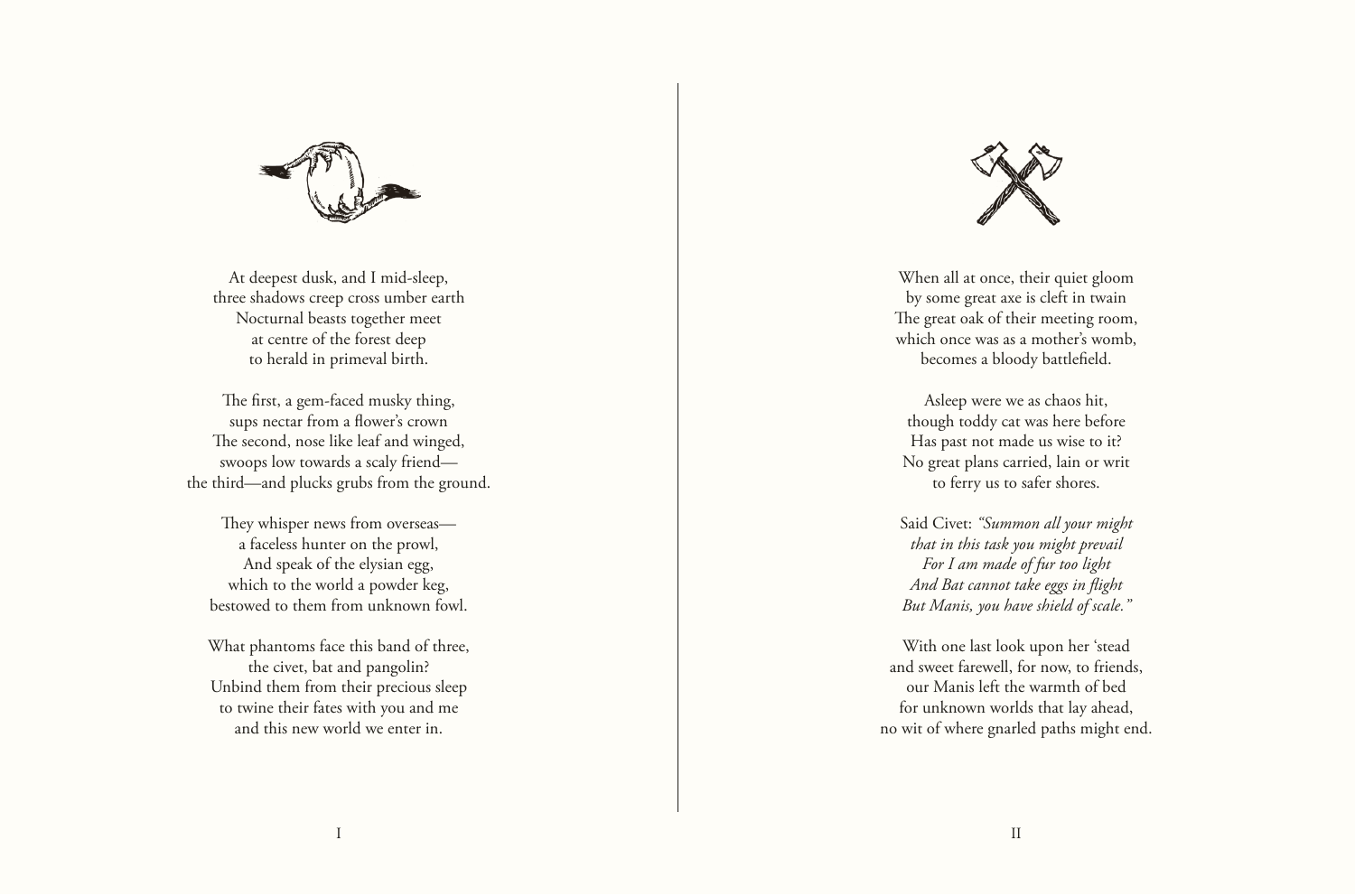Oh how the first world shook and raved like lungs made breathless from thick smoke What ghastly fears the doctors braved to tend their wards whose souls escaped the hunter and his deadly yoke.

The second world was made of ice, the ground all flesh, the wood all bones And empty houses there sufficed the slain, a ghostly paradise where sentinels protect the grounds.

*"What have we done?"* dear Manis dredged her heart and howled with saddest shame Remembering the egg at breast, she saw a bird at bone wood edge a phoenix rose from ash and flames.

At her approach, the bird now changed and spoke a long-drawn wheezing sigh The hoodwink bird had phoenix feigned! Said, *"I was stitched by nurse-like things, but that egg's mother is not I."*



Now at the edge of those first worlds, agin the odds had they survived So Manis turned her thoughts towards the path, and moved with egg forwards where hoodwink pointed fairer climes.

And there from ebbing smoke and fog, espied a village green emerge From whence there raved a demagogue And eels brewed wine and wheaty grog and glistened from their grassy verge.

Beyond the rabble of the square were workshops, house and garden green A mother lulled her baby there And dads baked pies from locks of hair And meditating monk was seen.

Then feathers weft of blue and grey swooped down from off a craggy ledge, and Kookaburra laughed to say, *"Though I am here to wake the day I'm not the cook to break your egg."*